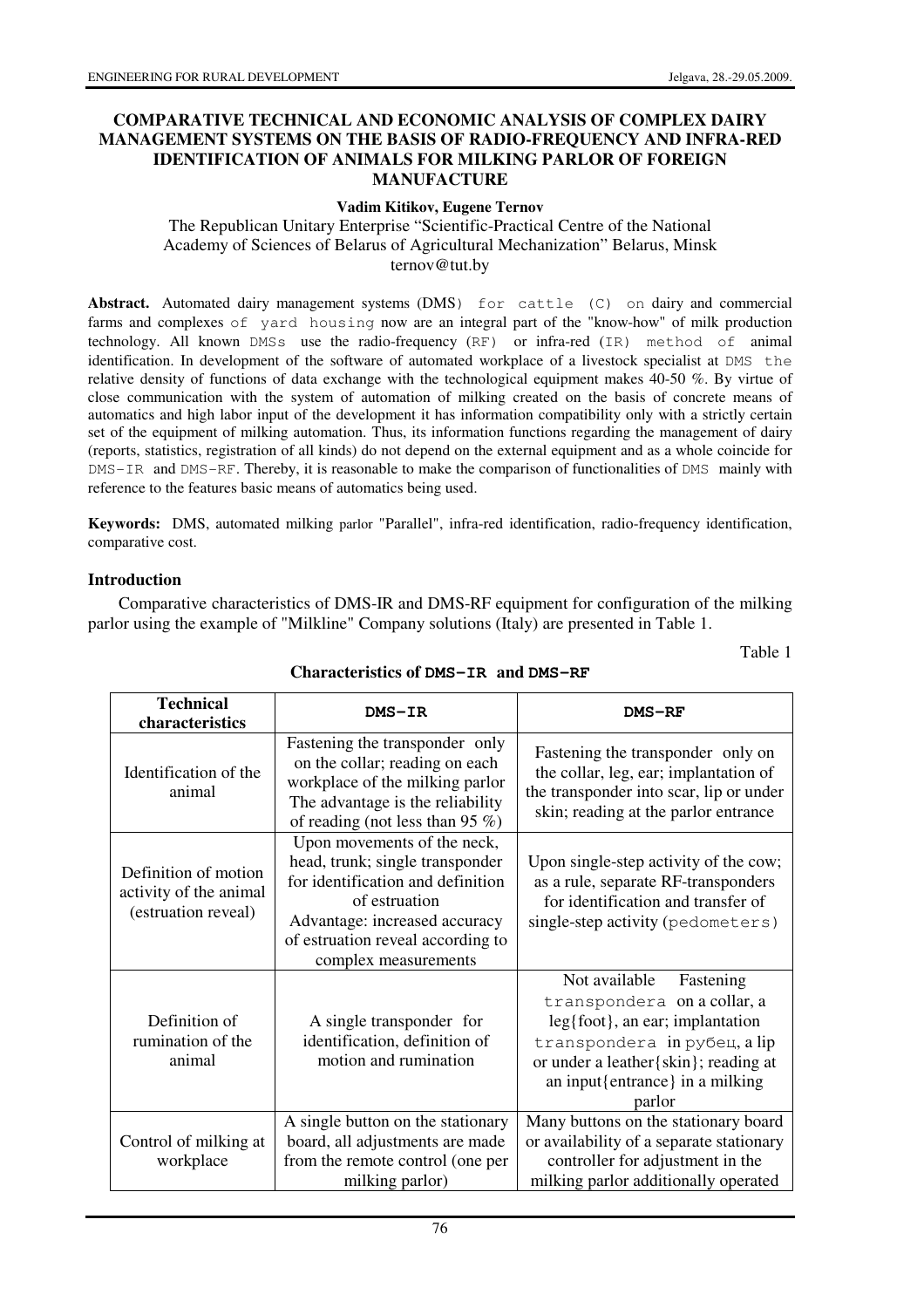|  | from computer             |
|--|---------------------------|
|  | Table .<br>(continuation) |

| <b>Technical characteristics</b> | DMS-IR                                                                                                                                                                                                     | <b>DMS-RF</b>                                                                                                                                                                                                                                                                                                                                              |  |
|----------------------------------|------------------------------------------------------------------------------------------------------------------------------------------------------------------------------------------------------------|------------------------------------------------------------------------------------------------------------------------------------------------------------------------------------------------------------------------------------------------------------------------------------------------------------------------------------------------------------|--|
| Individual mode of               | Unified multimode programmed                                                                                                                                                                               | Unified multimode                                                                                                                                                                                                                                                                                                                                          |  |
| pulsation at workplace           | pulsator                                                                                                                                                                                                   | programmed pulsator                                                                                                                                                                                                                                                                                                                                        |  |
| Reveal of mastitis               | IR, by                                                                                                                                                                                                     | By                                                                                                                                                                                                                                                                                                                                                         |  |
|                                  | electroconductivity                                                                                                                                                                                        | electroconductivity                                                                                                                                                                                                                                                                                                                                        |  |
| Software for dairy<br>management | Basically repeats DMS-RF<br>functions; it is more dynamically<br>updated alongside with the<br>additional equipment for its<br>promotion in the market; it is<br>unified for any type of milking<br>parlor | Registration and analysis of<br>milk yield, manual input of<br>events, management of<br>separation from dairy, tabular<br>and graphic reports on milk<br>production; preparation of data<br>for breeding and<br>zootechnic works with<br>dairy; control of stations of<br>feeding; possible integration<br>with stations of feeding the<br>vealers on milk |  |
| Additional equipment             | Stations of individual feeding and<br>weighing, system of separation<br>from dairy; collective board in<br>the milking parlor, signal lights<br>of the condition of the sides of<br>the milking parlor     | Stations of individual feeding<br>and weighing, system of<br>separation from dairy                                                                                                                                                                                                                                                                         |  |

As a result of the analysis of the provided characteristics it is possible to note the following:

- IR-transponder is made as a multipurpose device and it is put only on collar for the most reliable fastening on trunk of an animal; a single information receiver is compatible with various types of IR-transponders;
- DMS-IR in comparison with DMS-RF measures more parameters of motion activity of an animal and more precisely reveals the approach of estruation;
- DMS-IR surpasses DMS-RF in functionalities regarding gathering and analysis of data on digestive (chewing) activity of an animal;
- The pulsators used by both systems do not depend on the way of identification of animals and represent independent unified devices;
- The element base of IR-technology is applied not only to identification, but also to remote control of the unified means of automatics; this makes the unified means of automatics more compact and simple in using the individual mode of milking;
- ΙΡ-technology of definition of the dairy stream rate and the structure of milk is being developed in parallel with contactless transfer of information for some distance, makes the flow meters and identifiers of mastitis more compact and technological and increases the degree of unification of the element base and DMS equipment.

On the basis of the components of each system DMS-IR and DMS-RF the variants comparable in the structure of basic functions can be generated for carrying out of economic comparison.

## **Materials and methods**

Comparative analysis was made using the example with the milking machine «Parallel  $2x16$ » serving a dairy consisting of 400 cows. For comparison the variants of equipping the milking parlor with DMS-IR and DMS-RF equipment with the following similar functions were selected:

• individual computer registration of the milk yield: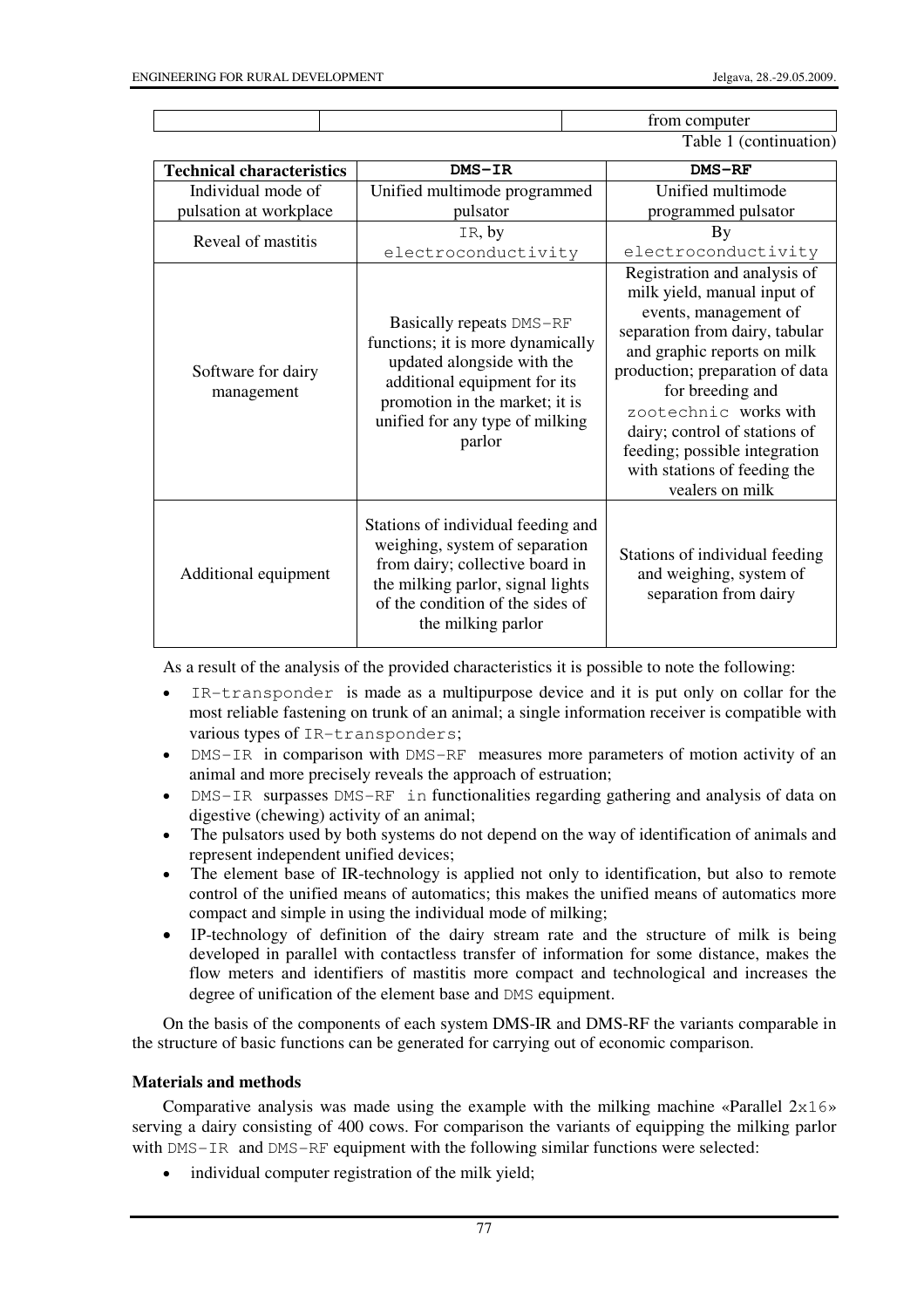- individual mode of milking;
- reveal of mastitis at the beginning of milking;
- definition of motion activity of cows;
- separation of cows from the dairy through 2-pass separating gate;
- single type of flow meters and programmed pulsators;
- automated control of the dairy.

Calculation of the cost was made with the initial data and a method provided by "Milkline" Company [1]. The initial data for calculation are presented in Table 2.

Table 2

| <b>Symbol</b>  | Name of the equipment                                                                                                                                                                                      | Cost, Euro |
|----------------|------------------------------------------------------------------------------------------------------------------------------------------------------------------------------------------------------------|------------|
| A              | Basic set of the metalware of the milking machine «Parallel<br>$2x16*$                                                                                                                                     | 55687.00   |
| <b>B1</b>      | Complete set of equipment for control of milking on the basis of<br>IR-identification ED200 with infra-red flow meters <sup>1</sup>                                                                        | 30271.00   |
| B <sub>2</sub> | Complete set of equipment for control of milking on the basis of<br>IR-identification ED200 with weight flow meters MEL1000<br>$(ED200 + MEL1000)^1$                                                       | 37232.00   |
| $\mathsf{C}$   | Complete set of DMS-IR MilkonHM for ED2001                                                                                                                                                                 | 16191.00   |
| C1             | IR-transponder with definition of motion activity <sup>2</sup>                                                                                                                                             | 70.00      |
| C2             | IR-transponder with definition of motion and digestive<br>(chewing) activity <sup>2</sup>                                                                                                                  | 97.00      |
| C3             | Standard 2-pass separating gate for ED200 (IR)                                                                                                                                                             | 4005.00    |
| D              | Complete set of DMS-RF with definition of motion activity on<br>the basis of RF-identification of Milpro2 ACTO+MPD <sup>1</sup>                                                                            | 49102.00   |
| D1             | RF-transponder with collar for fastening on the neck of an<br>animal <sup>2</sup>                                                                                                                          | 28.50      |
| D <sub>2</sub> | RF-transponder for fastening on the ear of an animal <sup>2</sup>                                                                                                                                          | 12.50      |
| D <sub>3</sub> | RF-transponder for implantation into the body of an animal <sup>2</sup>                                                                                                                                    | 3.00       |
| D4             | Reader of implanted RF-transponders <sup>3</sup>                                                                                                                                                           | 813.00     |
| D <sub>5</sub> | Standard 2-pass separating gate for Milpro2 ACTO+MPD (RF)                                                                                                                                                  | 5866.00    |
| E1             | Pedometer for Milpro2 ACTO+MPD (RF) <sup>2</sup>                                                                                                                                                           | 56.00      |
| E2             | Gate for reading the indications of the pedometers for Milpro2<br>$ACTO+MPD$ (RF) <sup>3</sup>                                                                                                             | 5444.00    |
| $\rm F1$       | Complete set of the equipment of the control of milking MPD<br>New+Prog included into Milpro2 ACTO+MPD (RF) <sup>1</sup>                                                                                   | 13319.00   |
| F2             | Complete set of equipment for control of milking EC200 with<br>pulsators like in ED200 (B1, B2), infra-red flow meters and reveal<br>of mastitis (can be included into Milpro2 ACTO+MPD) (RF) <sup>1</sup> | 15961.00   |

#### **Cost of the hardware for DMS equipping**

<sup>1</sup> The cost is indicated for equipping of the milking parlor «Parallel  $2x16$ »

² It is required for each cow

<sup>3</sup> It is not required for each cow

The results of the cost calculation for the variants of equipping of the milking parlor being compared and their configuration are presented in Table 3. Variants 1-4 correspond to DMS-IR, variants 5-7 correspond to DMS-RF. The lowest cost belongs to the variants 1 (IR) and 6 (RF), the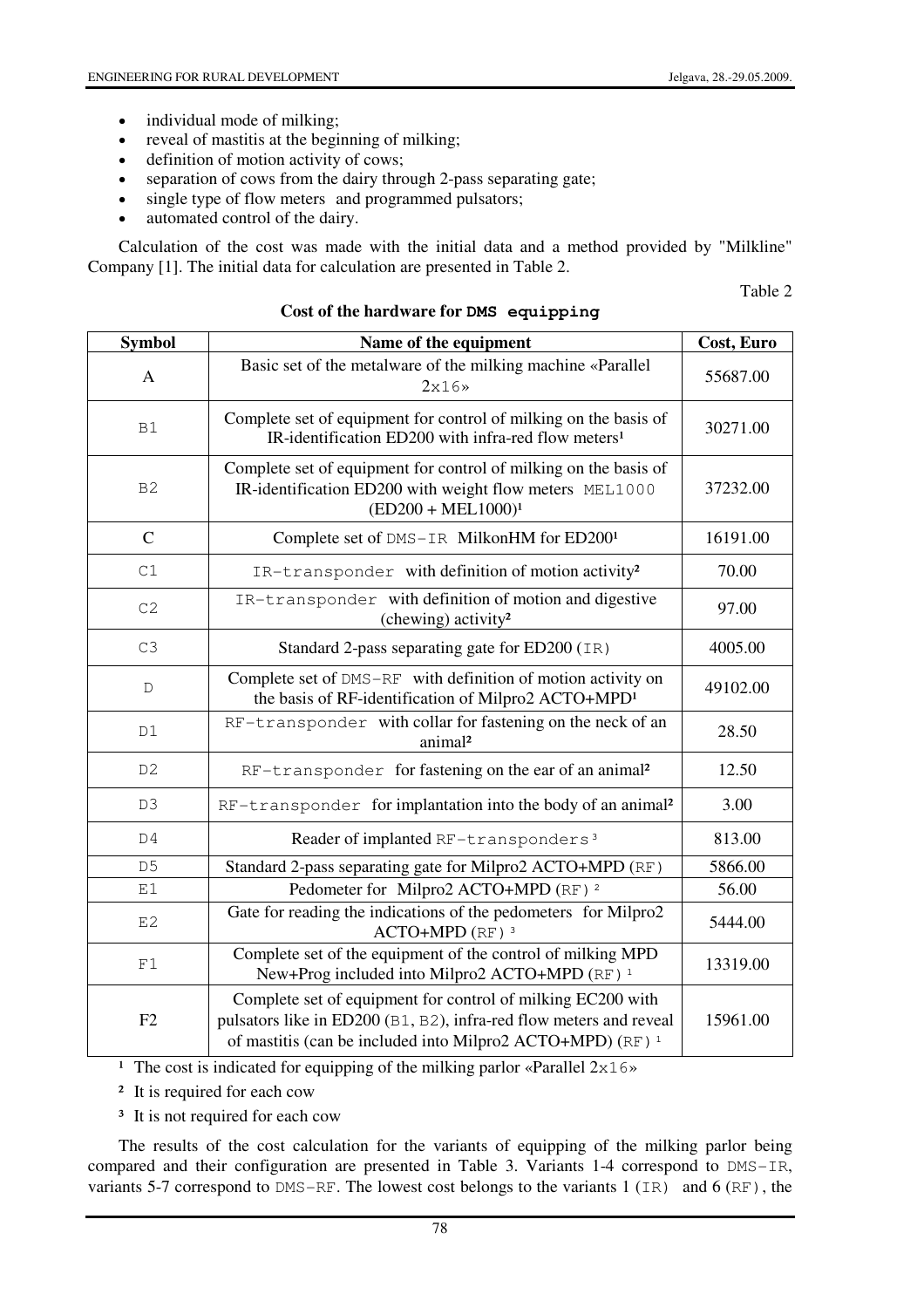highest cost to the variants 4 (IR) and 5 (RF). The variant of identification of animals only by implanted transponders was not considered, as the characteristics of RF-identification system did not contain the data on the possibility of reading such transponders separately at each workplace of the milking parlor.

Table 3

| <b>Item</b>      | Variant of equipment of a milking parlor                                                                    | <b>Configuration of the</b>                    | Cost, Euro |
|------------------|-------------------------------------------------------------------------------------------------------------|------------------------------------------------|------------|
|                  |                                                                                                             | equipment for cost<br>calculation <sup>1</sup> |            |
| 1.               | IR-identification with IR-flow meters                                                                       | $A+B1+C+N*C1+C3$                               | 134154.00  |
| 2.               | IR-identification with weight flow meters <sup>2</sup>                                                      | $A+B2+C+N*C1+C3$                               | 141215.00  |
| 3.               | $IR$ -identification with $IR-flow$ meters<br>and definition of digestive activity <sup>3</sup>             | $A+B1+C+N*C2+C3$                               | 144954.00  |
| $\overline{4}$ . | IR-identification with weight flow meters <sup>2</sup><br>and definition of digestive activity <sup>3</sup> | $A + B2 + C + N^*C2 + C3$                      | 152015.00  |
| 5.               | RF-identification with transponders on<br>collars and IR-flow meters <sup>4</sup>                           | $A+(D-F1+F2)+N*(D1+E1)+$<br>$+E2+D5$           | 152541.00  |
| 6.               | RF-identification with transponders on<br>ears and IR-flow meters <sup>4</sup>                              | $A+(D-F1+F2)+N*(D2+E1)+$<br>$+E2+D5$           | 146141.00  |
| 7.               | RF-identification with transponders on<br>ears, IR-flow meters <sup>4</sup> and implanters <sup>5</sup>     | $A+(D-F1+F2)+N*(D2+E1+$<br>$+D3$ )+E2+D5+D4    | 148154.00  |

# **Cost of various variants of equipping of the milking machine**

<sup>1</sup> The configuration of the equipment is indicated in symbols of Table 2; the livestock of dairy is N=400 cows

² According to some data the relative error of infra-red way of definition of the amount of the obtained milk at the present time exceeds the error of the weight method by 7 %

<sup>3</sup> Additional function due to the change of the type of the applied transponder

<sup>4</sup> Conditional replacement of the equipment MPD New+Prog on EC200 for comparability of types of pulsators and flow meters in DMS-RF and DMS-IR

 $5$  The variant for search of an animal by implanted transponder in view of more frequent cases of lost transponders by animals in comparison with collars.

## **Results and discussion**

The analysis of the results of the calculation shows that the variants 1  $(IR)$  and 6  $(RF)$  are most close in features, have the lowest cost and 11987.00 Euro difference in favour of DMS-IR. In the group SUS-IK the cost of variant 2 differing from variant 1 by more exact weight method of measurement of the obtained milk is also lower than the cost of variant 6 (RF) by 4926.00 Euro. The cost of variant 3 (IR) providing an important function of the analysis of digestive activity of a cow is lower than the cost of variant 6 (RF) by 1187.00 Euro.

In DMS-IR without any alternative the transponders are mounted on the collars, providing the most reliable fastening on the trunk of an animal. In the group SUS-RCH transponders on collars are applied in variant 5 having the highest cost. As far as it can be seen from Table 3, variant 4 with the highest cost in the group SUS-IK has lower cost than variant 5 (RF) by 526.00 Euro. Thus, in comparison with variant 5 (RF) variant 4 (IR) carries out the analysis of digestive activity of the cow.

Variants 6 and 7 (RF) with less reliable ear fastening of transponders surpass similar variants in functions 1 and 2 (IR) by 4926.00-14000.00 Euro. They also surpass variant 3 (IR) in their cost by 1187.00 Euro and 3200.00 Euro accordingly with the function of the analysis of the digestive activity of the cow.